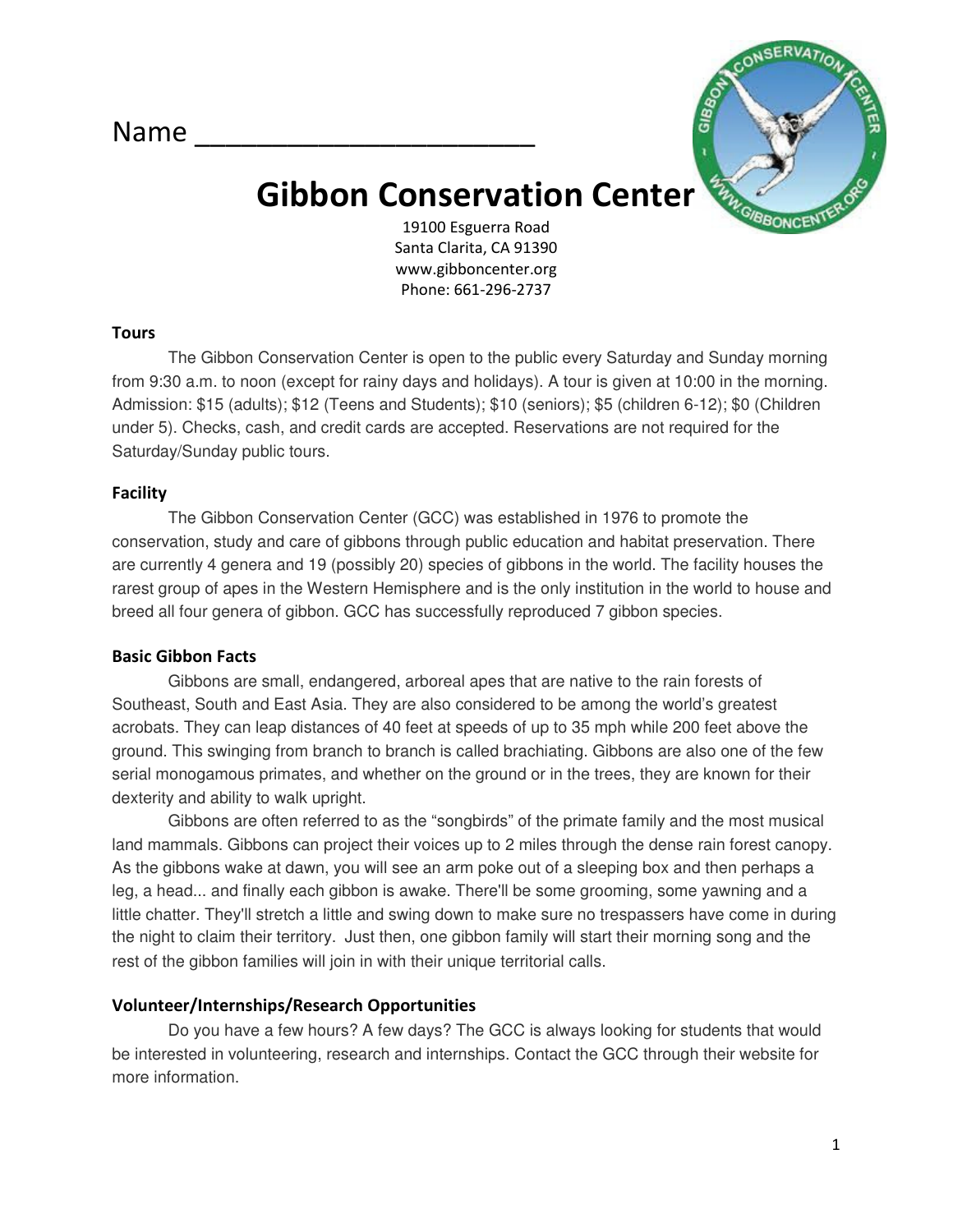# Questions (Common characteristics of gibbons)

1. Why are gibbons considered apes and not monkeys?



- 2. Gibbons primarily move through the trees by brachiating. What is brachiating?
- 3. What do gibbons and humans have in common with regards to movement on the ground?
- 4. Gibbons are one of the few mammals that display the behavior of serial monogamy. What is serial monogamy?

5. What is the purpose of gibbon vocalization (singing)?

6. Why are some gibbons at the facility on given birth control?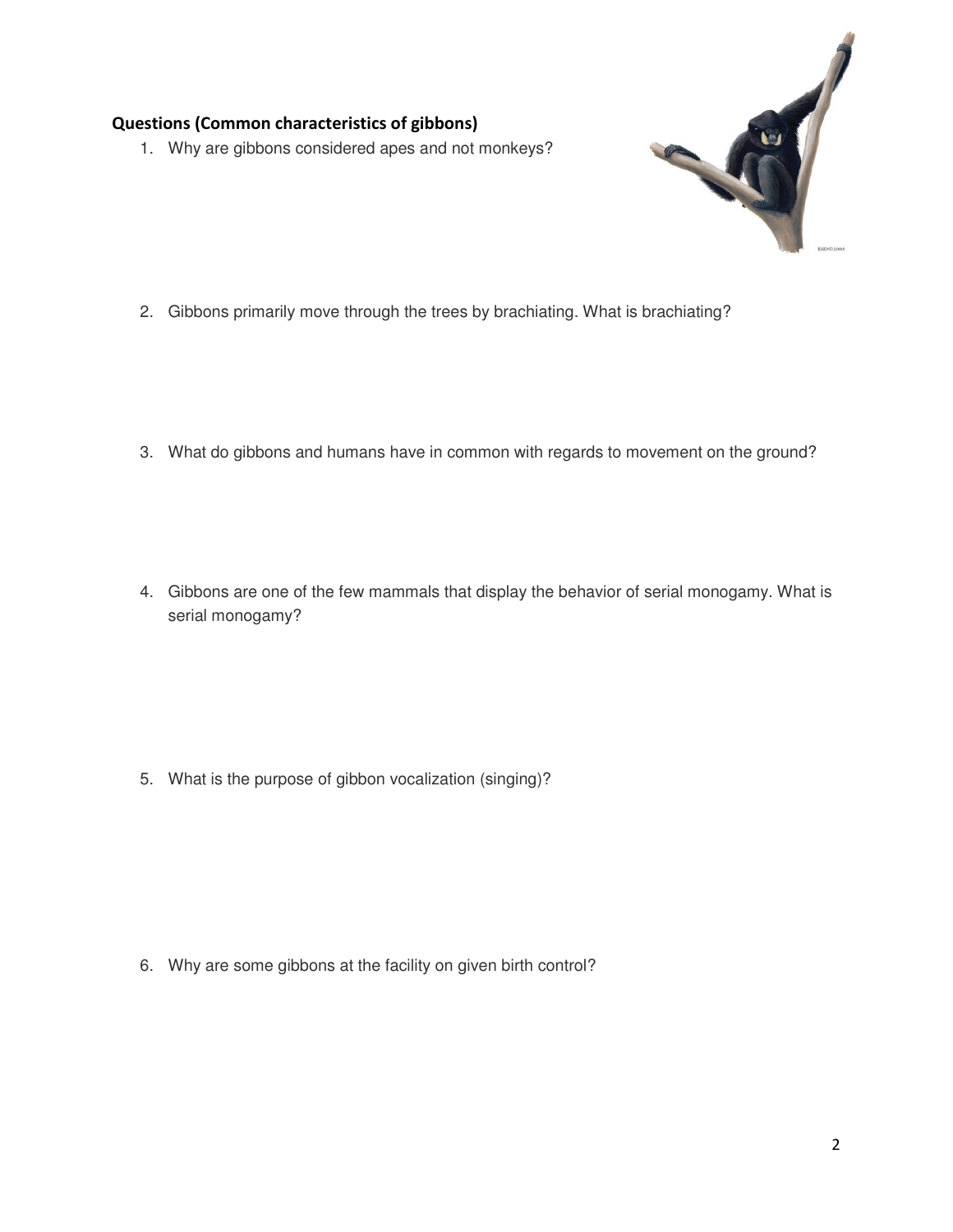# Questions Regarding Different Gibbon Species)

Pileated Gibbon

1. Pileated means "capped". What is the advantage of having this coloration?



- 2. How do adult male and female Pileated Gibbons differ in coloration?
- 3. What is the coloration of an infant Pileated Gibbon and why is it beneficial to the infant gibbon?
- 4. What are the main reasons Pileated Gibbons are endangered?

## Eastern Hoolock Gibbon

1. Describe the change in coloration of the Eastern Hoolock Gibbon from infant, to adulthood.

2. What is the primary diet of the Eastern Hoolock Gibbon?

3. The status of these gibbons is 'venerable'. Why are these gibbons hunted?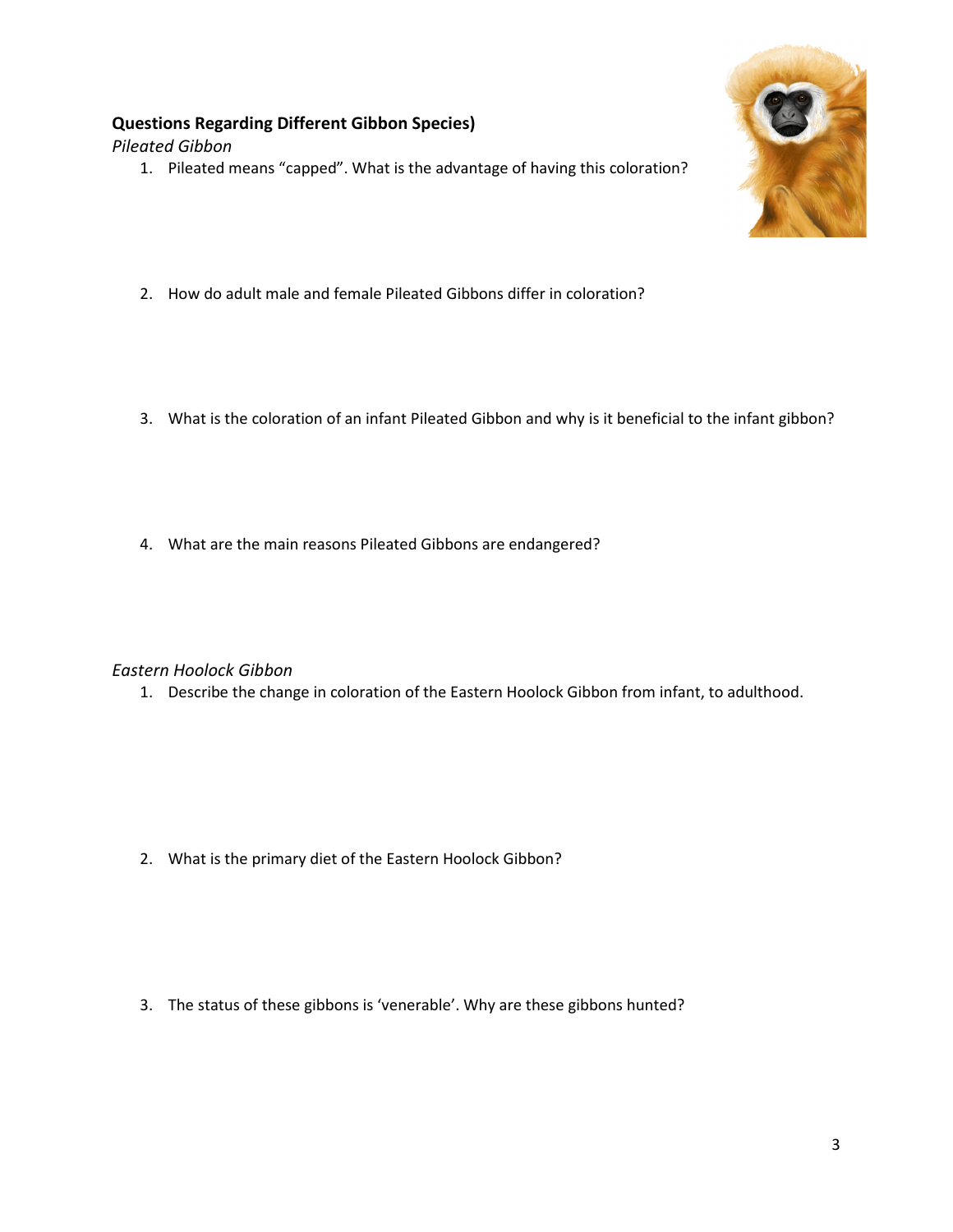Northern White Cheeked Gibbon

1. These gibbons are dichromatic. What does this mean?



2. Describe the change in coloration of the Northern White Cheeked Gibbon from infant to adulthood.

3. What is the reason that these gibbons are considered "critically endangered"?

Javan Gibbon

- 1. What area of the forest do Javan Gibbons live?
- 2. When are they active?
- 3. What strategy can be used by humans to help Javan Gibbons survive?

4. Javan Gibbons are in the genus Hylobate. What is the definition of Hylobate?